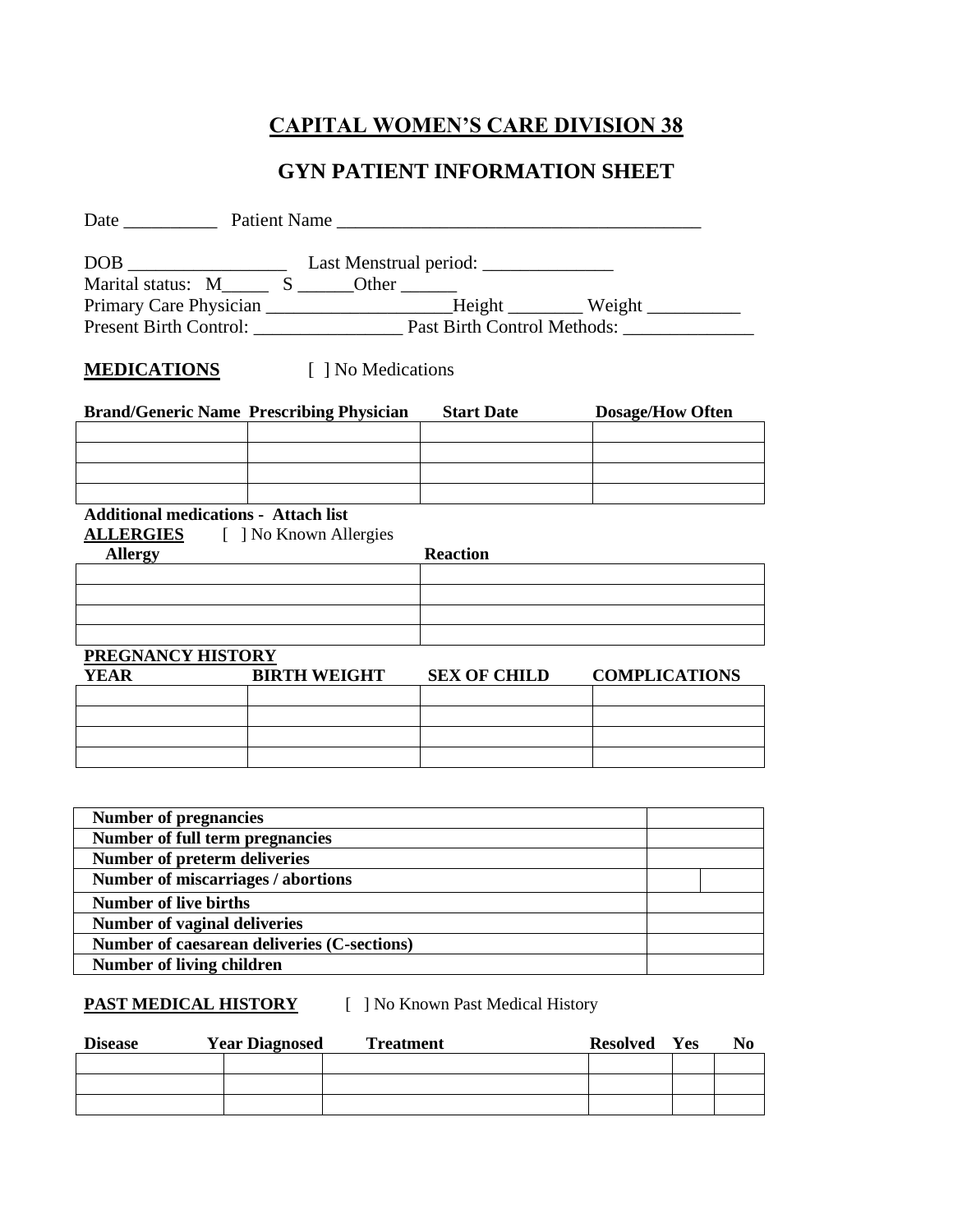**Page two**

## **PAST SURGICAL HISTORY** [ ] No Surgical History

| <b>Name of Procedure</b> | <b>Diagnosis</b> | <b>Year Diagnosed</b> | <b>Date of Procedure</b> |
|--------------------------|------------------|-----------------------|--------------------------|
|                          |                  |                       |                          |
|                          |                  |                       |                          |
|                          |                  |                       |                          |
|                          |                  |                       |                          |
|                          |                  |                       |                          |

## **FAMILY HISTORY** (Please check appropriate columns)

| <b>Diagnosis</b>               |  |  | Father Mother Sister Brother Other Relative(s) |
|--------------------------------|--|--|------------------------------------------------|
| <b>Alive and Well</b>          |  |  |                                                |
| <b>Alcoholism</b>              |  |  |                                                |
| <b>Asthma</b>                  |  |  |                                                |
| <b>Autoimmune Disorder</b>     |  |  |                                                |
| <b>Breast Cancer</b>           |  |  |                                                |
| <b>Cervical Cancer</b>         |  |  |                                                |
| <b>Blood clotting problems</b> |  |  |                                                |
| <b>Colon Cancer</b>            |  |  |                                                |
| <b>Congenital Heart Defect</b> |  |  |                                                |
| <b>Heart attack</b>            |  |  |                                                |
| <b>Stroke</b>                  |  |  |                                                |
| <b>Cystic Fibrosis</b>         |  |  |                                                |
| <b>Depression</b>              |  |  |                                                |
| <b>Developmental Delay</b>     |  |  |                                                |
| <b>Diabetes</b>                |  |  |                                                |
| <b>Down Syndrome</b>           |  |  |                                                |
| Hemophilia-A                   |  |  |                                                |
| <b>High cholesterol</b>        |  |  |                                                |
| <b>High blood pressure</b>     |  |  |                                                |
| <b>Mental Illness</b>          |  |  |                                                |
| <b>Mental Retardation</b>      |  |  |                                                |
| <b>Muscular Dystrophy</b>      |  |  |                                                |
| <b>Ovarian Cancer</b>          |  |  |                                                |
| <b>Seizure Disorder</b>        |  |  |                                                |
| <b>Sickle Cell Disease</b>     |  |  |                                                |
| Spina Bifida                   |  |  |                                                |
| <b>Thyroid Disease</b>         |  |  |                                                |
| (Other)                        |  |  |                                                |